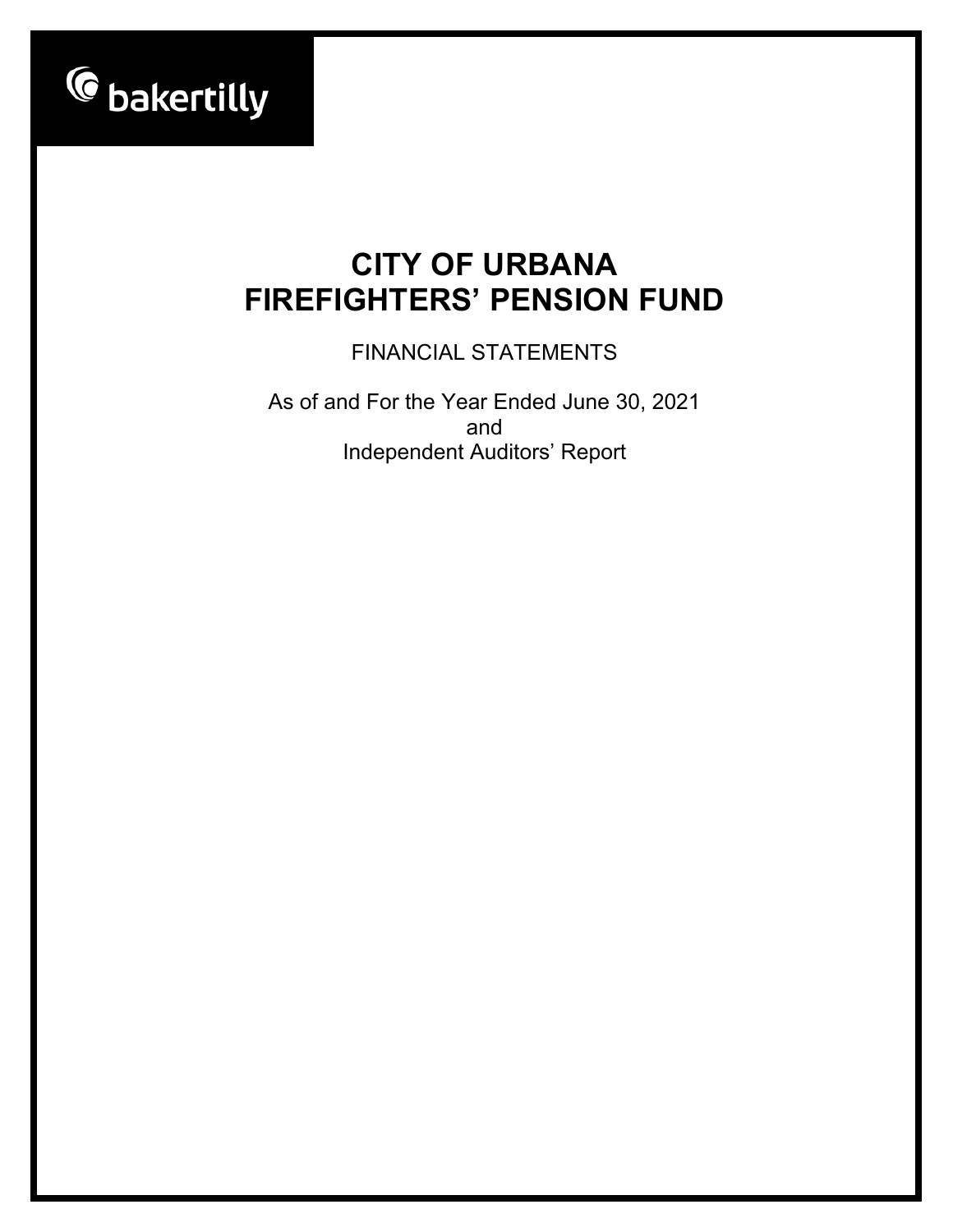#### **CITY OF URBANA FIREFIGHTERS' PENSION FUND** TABLE OF CONTENTS As of June 30, 2021

|                                                       | PAGE         |
|-------------------------------------------------------|--------------|
|                                                       | $\mathbf{1}$ |
| <b>FINANCIAL STATEMENTS</b>                           |              |
|                                                       | 3            |
|                                                       | 4            |
|                                                       | 5            |
| <b>REQUIRED SUPPLEMENTARY INFORMATION (UNAUDITED)</b> |              |
|                                                       |              |
|                                                       | 14           |
|                                                       | 16           |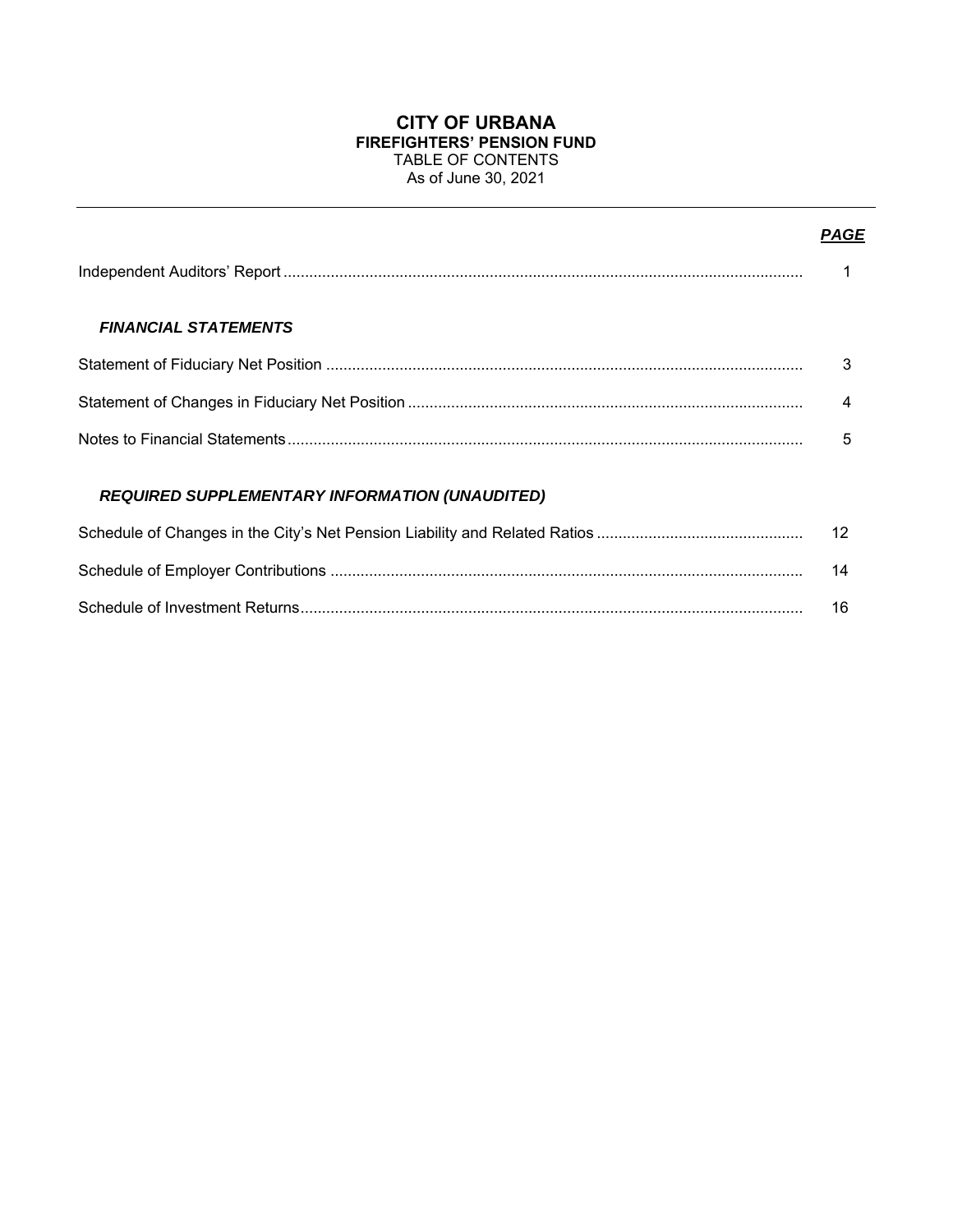

## **Independent Auditors' Report**

To the Honorable Mayor and Members of the City Council of the City of Urbana Firefighters' Pension Fund

#### **Report on the Financial Statements**

We have audited the accompanying financial statements of the City of Urbana Firefighters' Pension Fund, a fiduciary component unit of the City of Urbana, as of and for the year ended June 30, 2021, and the related notes to the financial statements, which collectively comprise the City of Urbana Firefighters' Pension Fund's basic financial statements as listed in the table of contents.

#### *Management's Responsibility for the Financial Statements*

Management is responsible for the preparation and fair presentation of these financial statements in accordance with accounting principles generally accepted in the United States of America; this includes the design, implementation, and maintenance of internal control relevant to the preparation and fair presentation of financial statements that are free from material misstatement, whether due to fraud or error.

#### *Auditors' Responsibility*

Our responsibility is to express an opinion on these financial statements based on our audit. We conducted our audit in accordance with auditing standards generally accepted in the United States of America. Those standards require that we plan and perform the audit to obtain reasonable assurance about whether the financial statements are free from material misstatement.

An audit involves performing procedures to obtain audit evidence about the amounts and disclosures in the financial statements. The procedures selected depend on the auditors' judgment, including the assessment of the risks of material misstatement of the financial statements, whether due to fraud or error. In making those risk assessments, the auditor considers internal control relevant to the City of Urbana Firefighters' Pension Fund's preparation and fair presentation of the financial statements in order to design audit procedures that are appropriate in the circumstances but not for the purpose of expressing an opinion on the effectiveness of the City of Urbana Firefighters' Pension Fund's internal control. Accordingly, we express no such opinion. An audit also includes evaluating the appropriateness of accounting policies used and the reasonableness of significant accounting estimates made by management, as well as evaluating the overall presentation of the financial statements.

We believe that the audit evidence we have obtained is sufficient and appropriate to provide a basis for our audit opinion.

#### *Opinion*

In our opinion, the financial statements referred to above present fairly, in all material respects, the financial position of the City of Urbana Firefighters' Pension Fund as of June 30, 2021, and the changes in financial position for the year then ended in accordance with accounting principles generally accepted in the United States of America.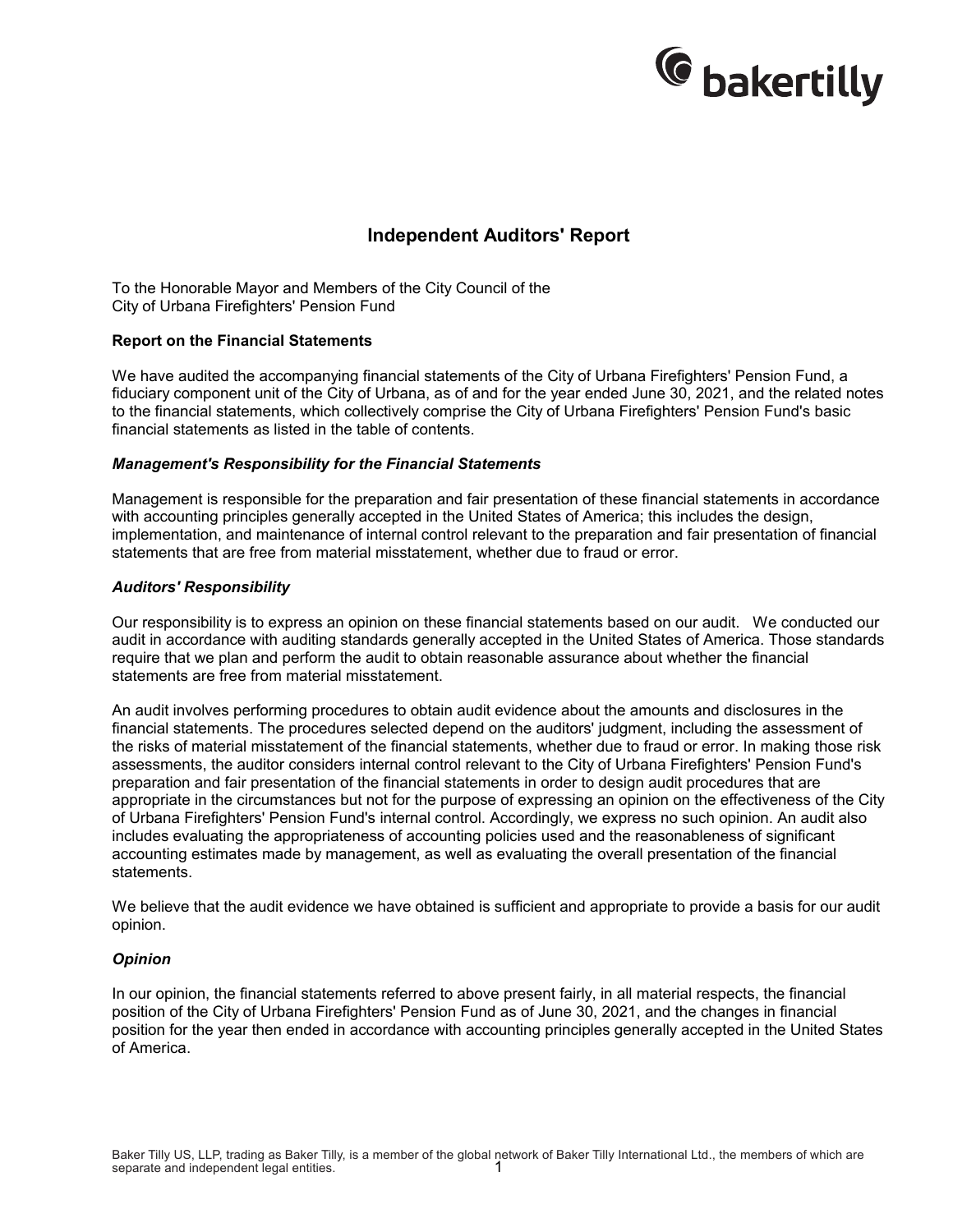#### *Emphasis of Matter*

As discussed in Note 1, the financial statements present only the City of Urbana Firefighters' Pension Fund and do not purport to, and do not, present fairly the financial position of the City of Urbana, as of June 30, 2021,and the changes in financial position, or, where applicable, cash flows for the year then ended in accordance with accounting principles generally accepted in the United States of America. Our opinion is not modified with respect to this matter.

#### *Other Matter*

#### *Required Supplementary Information*

Accounting principles generally accepted in the United States of America require that the required supplementary information as listed in the table of contents be presented to supplement the basic financial statements. Such information, although not a part of the basic financial statements, is required by the Governmental Accounting Standards Board who considers it to be an essential part of financial reporting for placing the basic financial statements in an appropriate operational, economic, or historical context. We have applied certain limited procedures to the required supplementary information in accordance with auditing standards generally accepted in the United States of America, which consisted of inquiries of management about the methods of preparing the information and comparing the information for consistency with management's responses to our inquiries, the basic financial statements, and other knowledge we obtained during our audit of the basic financial statements. We do not express an opinion or provide any assurance on the information because the limited procedures do not provide us with sufficient evidence to express an opinion or provide any assurance.

Management has omitted management's discussion and analysis that accounting principles generally accepted in the United States of America require to be presented to supplement the basic financial statements. Such missing information, although not a part of the basic financial statements, is required by the Governmental Accounting Standards Board who considers it to be an essential part of financial reporting for placing the basic financial statements in an appropriate operational, economic, or historical context. Our opinion on the basic financial statements is not affected by this missing information.

Baker Tilly US, LLP

Oak Brook, Illinois December 7, 2021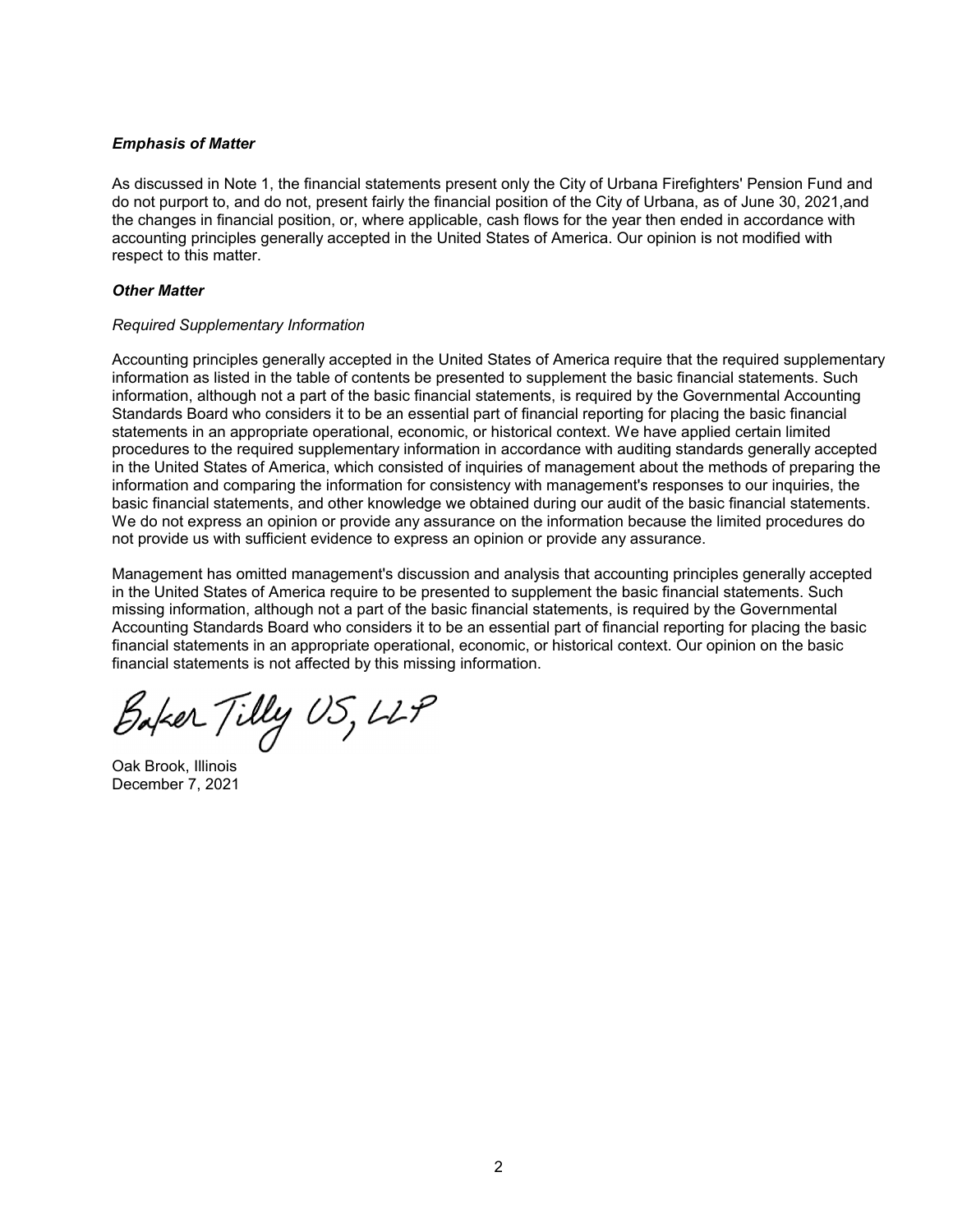# **CITY OF URBANA**

#### **FIREFIGHTERS' PENSION FUND** STATEMENT OF FIDUCIARY NET POSITION

As of June 30, 2021

| <b>Assets</b>                         |                  |
|---------------------------------------|------------------|
| Cash and cash equivalents             | \$<br>1,658,686  |
| Investments:                          |                  |
| Certificates of deposit               | 243,000          |
| Money market mutual funds             | 2,392,131        |
| U.S. government and agency securities | 9,063,282        |
| Mutual funds                          | 47, 175, 235     |
| Corporate bonds                       | 4,409,579        |
| Municipal bonds                       | 304,344          |
| Receivables:                          |                  |
| Accrued interest                      | 45,996           |
| <b>Total Assets</b>                   | 65,292,253       |
| <b>Liabilities</b>                    |                  |
| Accounts payable                      | 9,013            |
| <b>Total Liabilities</b>              | 9,013            |
| <b>Net Position</b>                   |                  |
| Net position restricted for pensions  | \$<br>65,283,240 |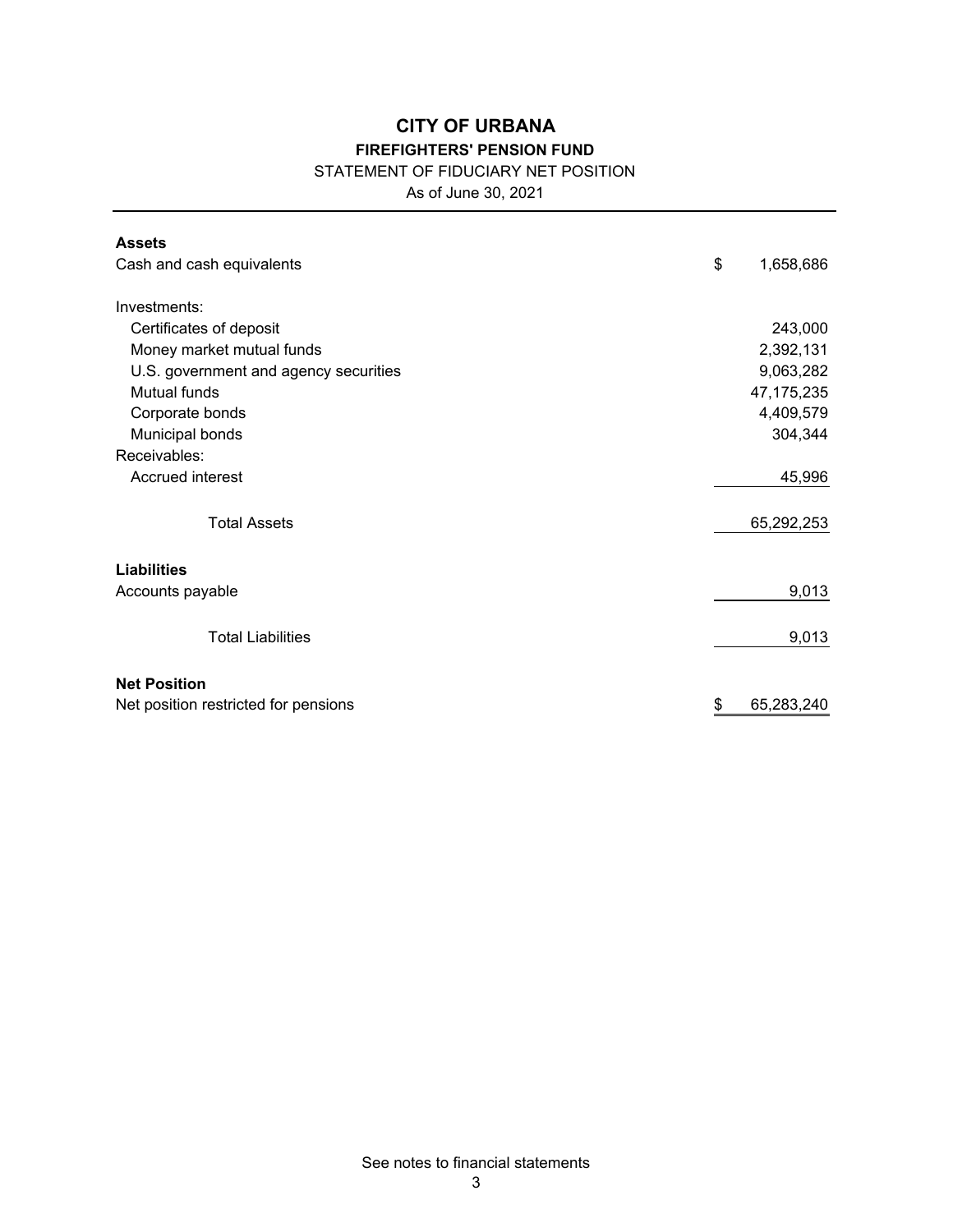## STATEMENT OF CHANGES IN FIDUCIARY NET POSITION

For the Year Ended June 30, 2021

| <b>Additions</b>                                    |                  |
|-----------------------------------------------------|------------------|
| <b>Employer contributions</b>                       | \$<br>1,596,536  |
| Employee contributions                              | 432,589          |
|                                                     |                  |
| <b>Total contributions</b>                          | 2,029,125        |
| Investment income                                   | 2,098,327        |
| Net appreciation in fair value of investments       | 12,947,713       |
| Less: investment expenses                           |                  |
|                                                     | (97, 935)        |
| Net investment income                               | 14,948,105       |
| <b>Total Additions</b>                              |                  |
|                                                     | 16,977,230       |
| <b>Deductions</b>                                   |                  |
| Benefits, including refunds of member contributions | 3,033,306        |
| Administration                                      | 33,213           |
|                                                     |                  |
| <b>Total Deductions</b>                             | 3,066,519        |
|                                                     |                  |
| <b>Change in Fiduciary Net Position</b>             | 13,910,711       |
|                                                     |                  |
| <b>Net Position Restricted for Pensions</b>         |                  |
| Beginning of year                                   | 51,372,529       |
|                                                     |                  |
| End of year                                         | \$<br>65,283,240 |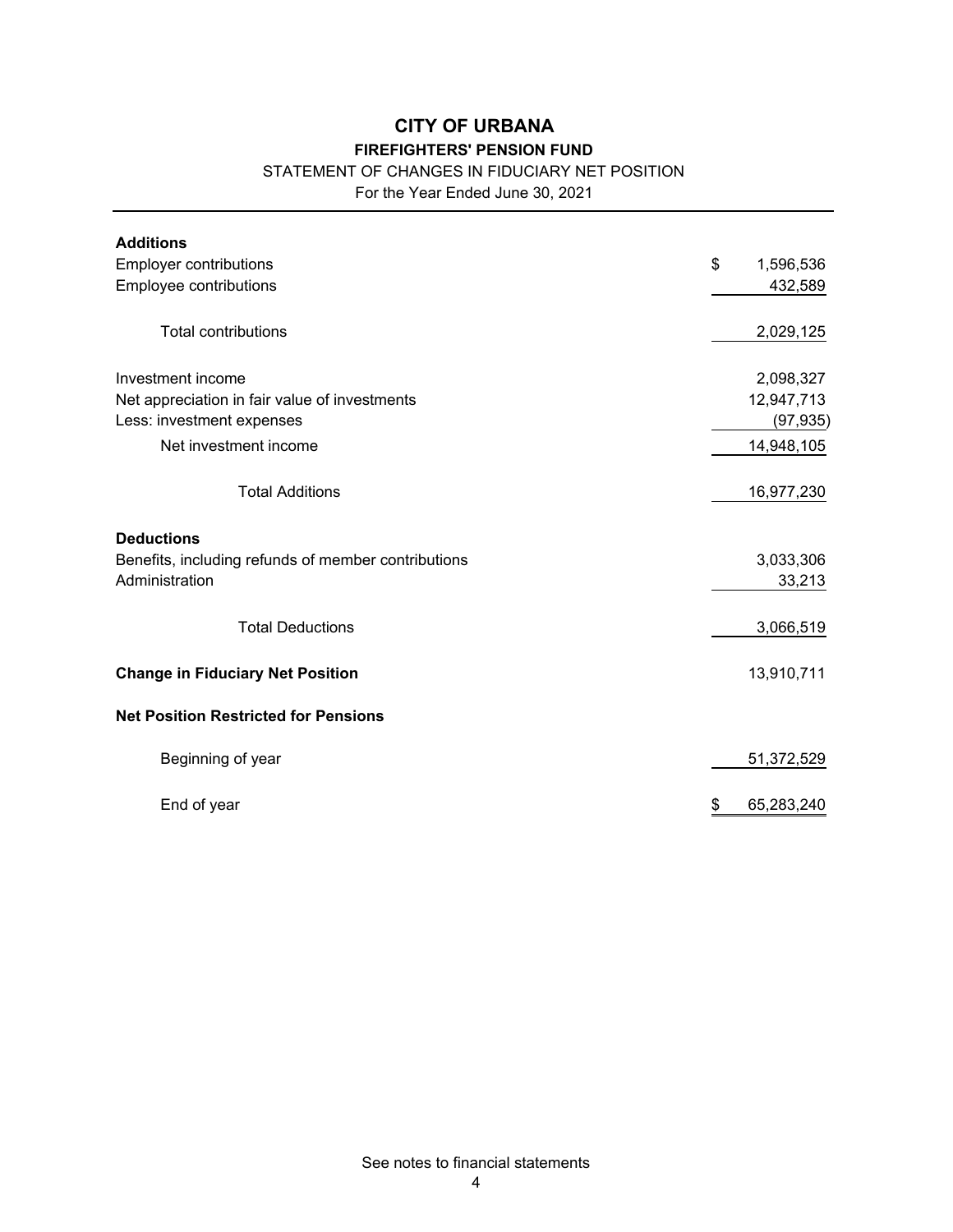## **CITY OF URBANA FIREFIGHTERS' PENSION FUND** NOTES TO FINANCIAL STATEMENTS

As of and for the Year Ended June 30, 2021

#### **1. SUMMARY OF SIGNIFICANT ACCOUNTING POLICIES**

 The Firefighters' Pension Fund (Pension Fund) is a fiduciary component unit of the City of Urbana, Illinois. The Pension Fund is used to account for the Firefighters' Pension Plan (the Plan), a single-employer, defined benefit plan for sworn firefighter personnel of the City of Urbana (the City).

 The accounting policies of the Pension Fund conform to accounting principles generally accepted in the United States of America as applicable to governmental units. The accepted standard-setting body for establishing governmental accounting and financial reporting principles is the Governmental Accounting Standards Board (GASB).

#### **A. Reporting Entity**

 The accompanying financial statements are limited to presenting only the individual Pension Fund and do not include any other funds of the City.

#### **B. Fund Accounting**

 The Pension Fund uses funds to report on its fiduciary net position and the changes in its fiduciary net position. Fund accounting is designed to demonstrate legal compliance and to aid financial management by segregating transactions related to certain governmental functions or activities. A fund is a separate accounting entity with a self-balancing set of accounts. The Pension Fund is classified in this report in the fiduciary category.

#### **C. Measurement Focus and Basis of Accounting**

 The accounting and financial reporting treatment applied to a fund is determined by its measurement focus. The Pension Fund is accounted for on a flow of economic resources measurement focus. With this measurement focus, all assets, deferred outflows of resources, liabilities and deferred outflows of resources associated with the operation of these funds are included on the balance sheet.

 The Pension Fund is accounted for using the accrual basis of accounting. Consequently, its additions are recognized when they are earned and its deductions are recognized when they are incurred.

#### **D. Investments**

 Investment purchases are recorded as of the trade date. Investments are stated at fair value for both reporting and actuarial purposes.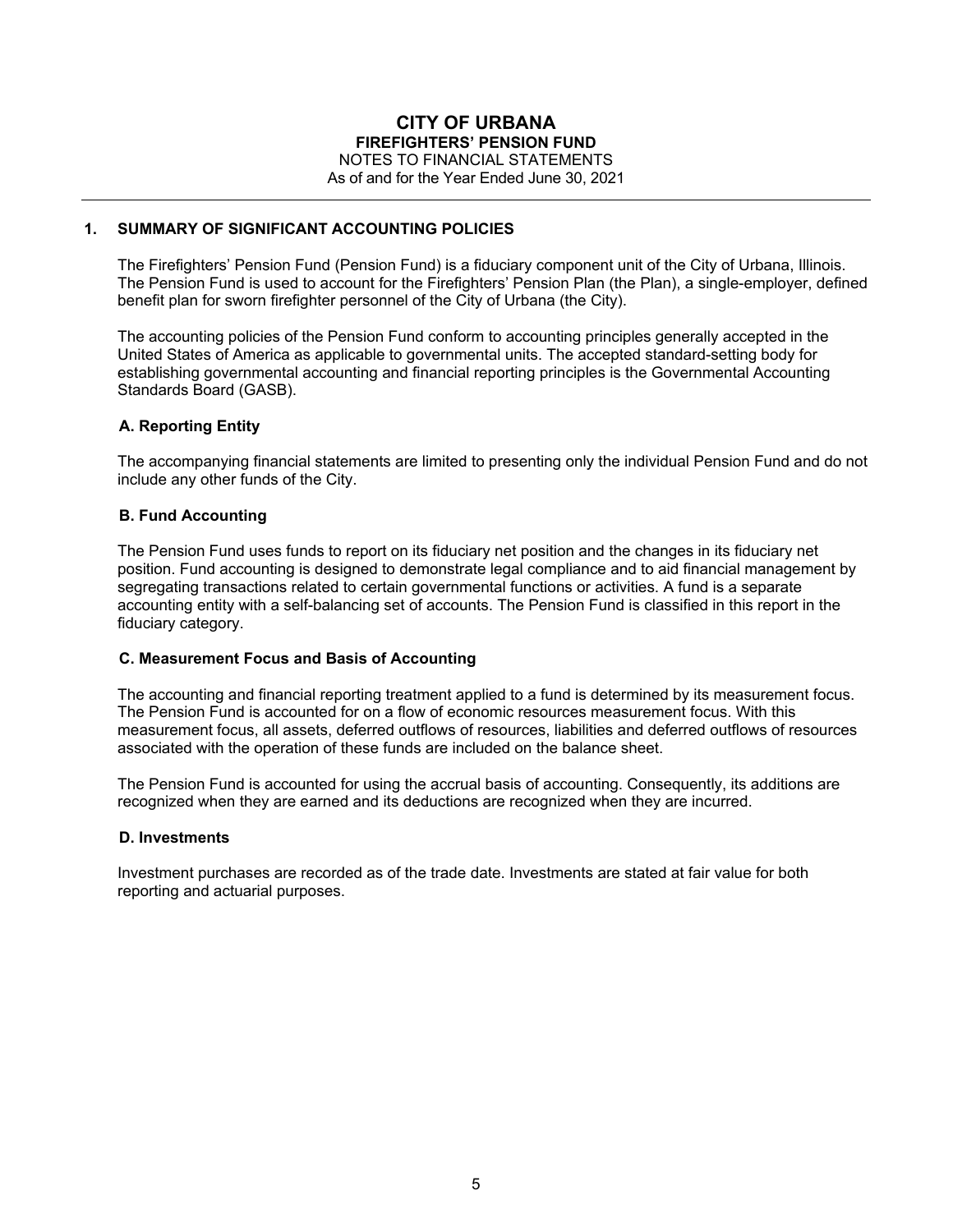#### **2. PLAN DESCRIPTION**

#### **A. Plan Administration**

Firefighter sworn personnel are covered by the Firefighters' Pension Plan which is a defined benefit singleemployer pension plan. Although this is a single-employer pension plan, the defined benefits and employee and minimum employer contributions are governed by Illinois Compiled Statutes (40 ILCS 5/3-1) and may be amended only by the Illinois legislature. The City accounts for the Firefighters' Pension Plan as a fiduciary component unit.

The Plan is governed by a five-member pension board. Two members are appointed by the City's Mayor, one pension beneficiary is elected by the membership, and two fire employees are elected by the membership.

#### **B. Plan Membership**

At July 1, 2020, the measurement date, membership of the plan was as follows:

|  | - 57 |
|--|------|
|  | 118. |

#### **C. Benefits Provided**

As provided for in the Illinois Compiled Statutes, the Firefighters' Pension Fund provides retirement benefits as well as death and disability benefits to employees grouped into two tiers. Tier 1 is for employees hired prior to January 1, 2011 and Tier 2 is for employees hired after that date. The following is a summary of the Firefighters' Pension Fund as provided for in Illinois Compiled Statutes.

*Tier 1* - Covered employees attaining the age of 50 or more with 20 or more years of creditable service are entitled to receive a monthly retirement benefit of one half of the monthly salary attached to the rank held in the fire service at the date of retirement. The monthly pension shall be increased by one twelfth of 2.5 percent of such monthly salary for each additional month over 20 years of service through 30 years of service to a maximum of 75 percent of such monthly salary. Employees with at least 10 years but less than 20 years of credited service may retire at or after age 60 and receive a reduced retirement benefit. The monthly pension of a firefighter who retired with 20 or more years of service after January 1, 1977 shall be increased annually, following the first anniversary date of retirement and paid upon reaching at least the age 55, by 3 percent of the original pension and 3 percent compounded annually thereafter.

Tier 2 - Covered employees attaining the age of 55 or more with 10 or more years of creditable service are entitled to receive a monthly pension of 2.5 percent of the final average salary for each year of creditable service. The salary is initially capped at \$106,800 but increases annually thereafter and is limited to 75 percent of final average salary. Employees with 10 or more years of creditable service may retire at or after age 50 and receive a reduced retirement benefit. The monthly pension of a firefighter shall be increased annually on the January 1 occurring either on or after the attainment of age 60 or the first anniversary of the pension start date, whichever is later. Each annual increase shall be calculated at 3 percent or one-half the annual unadjusted percentage increase in the CPI, whichever is less.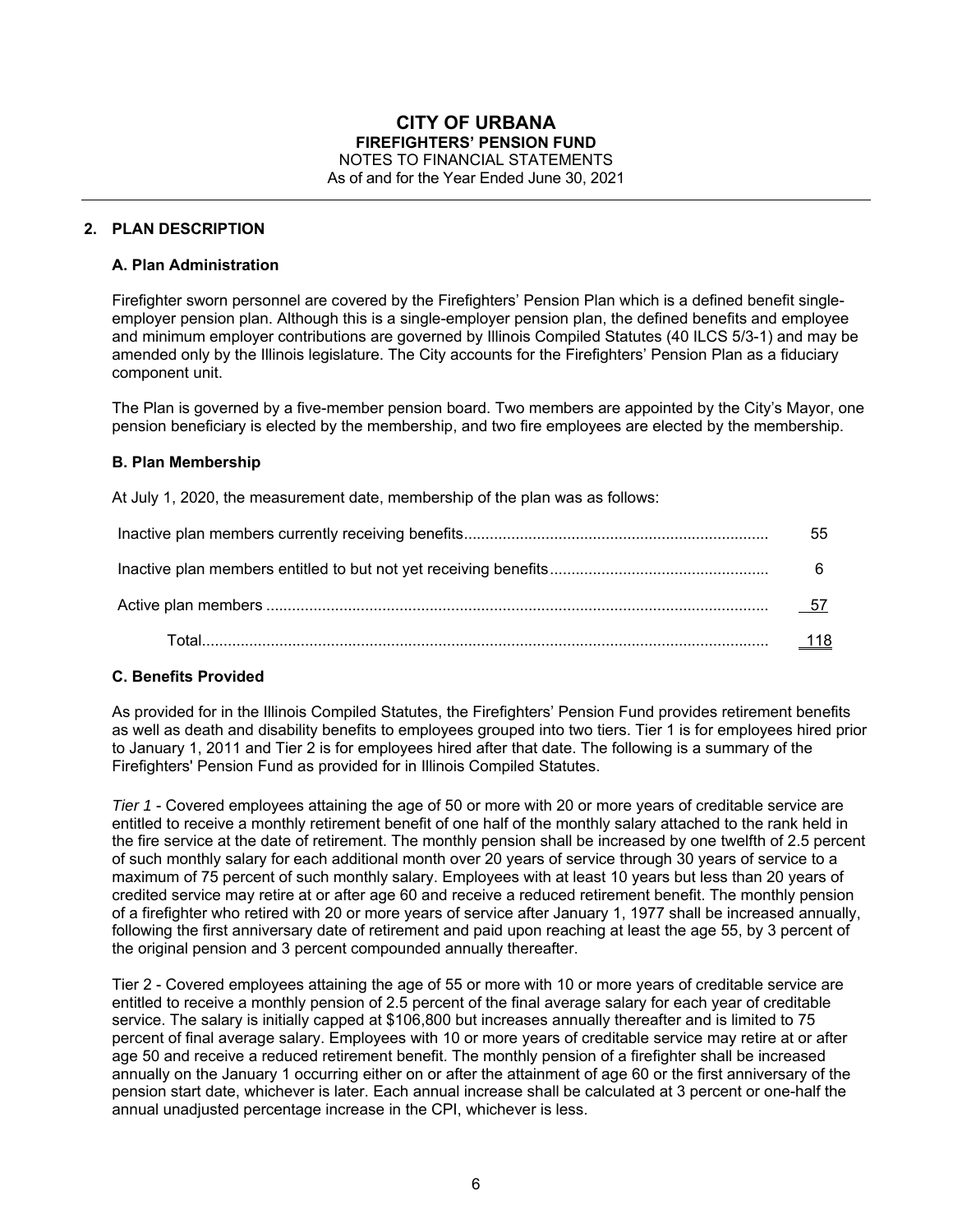#### **D. Contributions**

Participants are required by Illinois Compiled Statutes (ILCS) to contribute 9.455 percent of their base salary to the Plan. If a participant leaves covered employment with less than 20 years of service, accumulated participant contributions may be refunded without accumulated interest. The City is required to contribute the remaining amounts necessary to finance the Plan as actuarially determined by an enrolled actuary. Effective January 1, 2011, the City's contributions must accumulate to the point where the past service cost for the Plan is 90 percent funded by the year 2040. For the year ended June 30, 2021, the City's contribution was 34.92 percent of covered payroll.

#### **3. DEPOSITS AND INVESTMENTS**

#### **A. Investment Policy**

Illinois Statutes authorize the Pension Fund to make deposits/investments in insured commercial banks, savings and loan institutions, obligations of the U.S. Treasury and U.S. Agencies, insured credit union shares, money market mutual funds with portfolios of securities issued or guaranteed by the United States or agreement to repurchase these same obligations, repurchase agreements, short-term commercial paper rated within the three highest classifications by at least two standard rating services, the Illinois Funds Investment Pool and IMET. Pension funds may also invest in certain non-U.S. obligations, Illinois municipal corporations tax anticipation warrants, veteran's loans, obligations of the State of Illinois and its political subdivisions, and the Illinois insurance company general and separate accounts, mutual funds meeting certain requirements, equity securities and corporate bonds meeting certain requirements. Pension funds with net assets in excess of \$10,000,000 and an appointed investment adviser may invest an additional portion of its assets in common and preferred stocks and mutual funds, that meet certain requirements. The Pension Fund allows funds to be invested in any type of security authorized by the Illinois Pension Code.

The Pension Fund allows funds to be invested in any type of security authorized by the Illinois Pension Code. The Firefighters' Pension Fund's informal investment policy, in accordance with Illinois Statutes, establishes the following target allocation across asset classes:

|                                |        | Long-Term<br><b>Expected Real</b> |
|--------------------------------|--------|-----------------------------------|
| <b>Asset Class</b>             | Target | Rate of Return                    |
|                                |        |                                   |
| U.S. Government/Agencies       | 15%    | 2.65%                             |
| <b>Certificates of Deposit</b> | 10%    | 1.70%                             |
| <b>Municipal Bonds</b>         | 5%     | 1.70%                             |
| Corporate Bonds                | 5%     | 3.90%                             |
| Equities                       | 65%    | 6.15%                             |

State statutes limit the Pension Fund's investments in equities, mutual funds and variable annuities to 65 percent. Securities in any one company should not exceed 5 percent of the total fund.

The long-term expected rate of return on the Pension Fund's investments was determined using an asset allocation study conducted by the Pension Fund's investment management consultant as of June 30, 2021, in which best-estimate ranges of expected future real rates of return (net of pension plan investment expense and inflation) were developed for each major asset class. These ranges were combined to produce long-term expected rate of return by weighting the expected future real rates of return by the target asset allocation percentage and by adding expected inflation. Best estimates or arithmetic real rates of return for each major asset class included in the Pension Fund's target asset allocation as of June 30, 2021 are listed in the table above.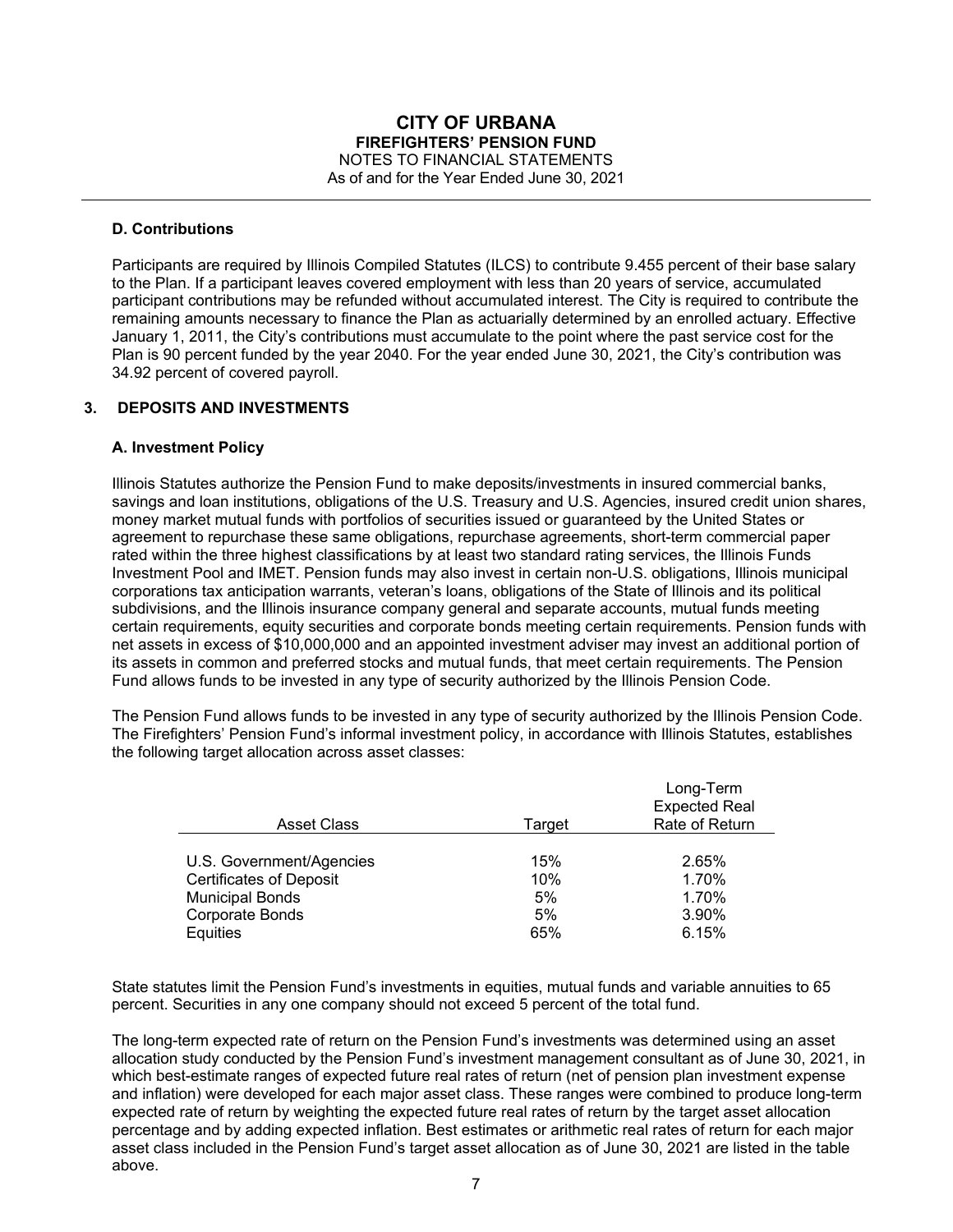## **CITY OF URBANA FIREFIGHTERS' PENSION FUND** NOTES TO FINANCIAL STATEMENTS

As of and for the Year Ended June 30, 2021

#### **B. Custodial Credit Risk - Deposits**

With respect to deposits, custodial credit risk refers to the risk that, in the event of a bank failure, the government's deposits may not be returned to it. As of June 30, 2021, the Pension Fund's bank deposits were covered by FDIC insurance.

#### **C. Custodial Credit Risk - Investments**

With respect to investments, custodial credit risk refers to the risk that, in the event of the failure of the counterparty to the investment, the Pension Fund will not be able to recover the value of its investments that are in possession of an outside party. As of June 30, 2021, no investments were exposed to custodial credit risk.

#### **D. Interest Rate Risk**

Interest rate risk is the risk that changes in interest rates will adversely affect the value of an investment.

As of June 30, 2021, the Pension Fund's investments were as follows:

|                     |                  | Maturity (in Years) |     |           |     |           |           |
|---------------------|------------------|---------------------|-----|-----------|-----|-----------|-----------|
|                     |                  | Less than           |     |           |     |           | More than |
| Investment Type     | Fair Value       |                     |     | $1 - 5$   |     | $6 - 10$  | 10        |
|                     |                  |                     |     |           |     |           |           |
| U.S. Treasury       |                  |                     |     |           |     |           |           |
| obligations         | \$<br>5,903,030  | \$<br>3,198,846     | S   | 2,704,184 | -\$ | $\sim$    | \$        |
| U.S. Agency         |                  |                     |     |           |     |           |           |
| obligations         | 3,160,252        | 934,457             |     | 623,454   |     | 1,602,341 |           |
| Municipal bonds     | 304,344          |                     |     | 304.344   |     |           |           |
| Corporate bonds     | 4,409,579        | 356,949             |     | 1,996,795 |     | 2,055,835 |           |
| Money market mutual |                  |                     |     |           |     |           |           |
| funds               | 2,392,131        | 2,392,131           |     |           |     |           |           |
| <b>Totals</b>       | \$<br>16,169,336 | \$<br>6,882,383     | \$. | 5,628,777 | S   | 3,658,176 | \$        |
|                     |                  |                     |     |           |     |           |           |

#### **E. Concentration of Credit Risk**

Concentration of credit risk is the risk of loss attributed to the magnitude of a government's investment in a single issuer. The Pension Fund's investment policy requires diversification of the investment portfolio to minimize risk of loss resulting from over-concentration in a particular type of security, risk factor, issuer or maturity.

At June 30, 2021, there was no concentration of credit risk in the investment portfolio.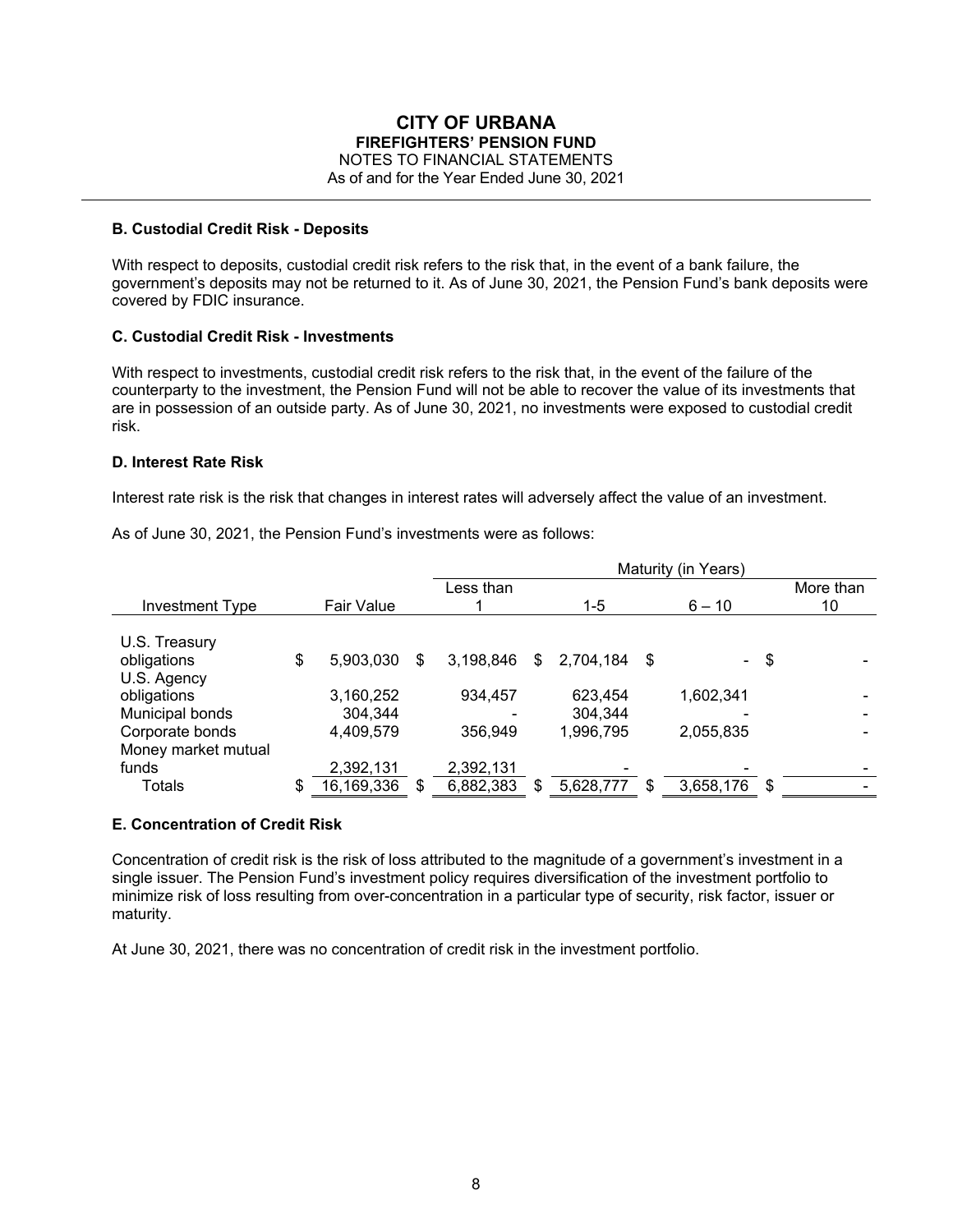#### **F. Credit Risk**

State Statutes limit the investments in commercial paper to the top three ratings of two nationally recognized statistical rating organizations (NRSRO's). The Pension Fund's investment policy authorizes investments in any type of security allowed for in Illinois statutes regarding the investment of public funds. As of June 30, 2021, the Pension Fund's investments were rated as follows:

| Investment Type                                 | Moody's<br>Investors<br><b>Services</b> |
|-------------------------------------------------|-----------------------------------------|
| U.S. Agency obligations (implicitly guaranteed) | Ааа                                     |
| Municipal bonds                                 | A2                                      |
| Corporate bonds                                 | Baa3 – Aa1                              |
| Mutual funds - bond funds                       | Aaa-mf                                  |

#### **G. Rate of Return**

For the year ended June 30, 2021, the annual money-weighted rate of return on pension plan investments, net of Pension Fund investment expense, was 25.68 percent. The money-weighted rate of return expresses investment performance, net of investment expense, adjusted for the changing amounts actually invested.

#### **H. Fair Value Hierarchy**

The Pension Fund categorizes its fair value measurements within the fair value hierarchy established by generally accepted accounting principles. The hierarchy is based on the valuation inputs used to measure the fair value of the asset. Level 1 inputs are quoted prices in active markets for identical assets; Level 2 inputs are significant other observable inputs; Level 3 inputs are significant unobservable inputs. As of June 30, 2021, the Pension Fund's investments are measured using the market valuation method and valuation inputs as follows:

| Investment Type                                                | Level 1 |                | Level 2 |            | Level 3 |                   |     | Total        |
|----------------------------------------------------------------|---------|----------------|---------|------------|---------|-------------------|-----|--------------|
|                                                                |         |                |         |            |         |                   |     |              |
| U.S. Treasury obligations                                      | \$      |                | - \$    | 5,903,030  | - \$    | -\$<br>$\sim 100$ |     | 5,903,030    |
| U.S. Agency obligations                                        |         | $\blacksquare$ |         | 3,160,252  |         |                   |     | 3,160,252    |
| Municipal bonds                                                |         |                |         | 304,344    |         |                   |     | 304,344      |
| Corporate bonds                                                |         |                |         | 4,409,579  |         |                   |     | 4,409,579    |
| Mutual funds - other than bonds<br>Money market mutual funds - |         | 47, 175, 235   |         |            |         |                   |     | 47, 175, 235 |
| bond funds                                                     |         |                |         | 2,392,131  |         |                   |     | 2,392,131    |
| <b>Totals</b>                                                  | S       | 47,175,235     | \$      | 16,169,336 | \$      | $\sim$            | \$. | 63,344,571   |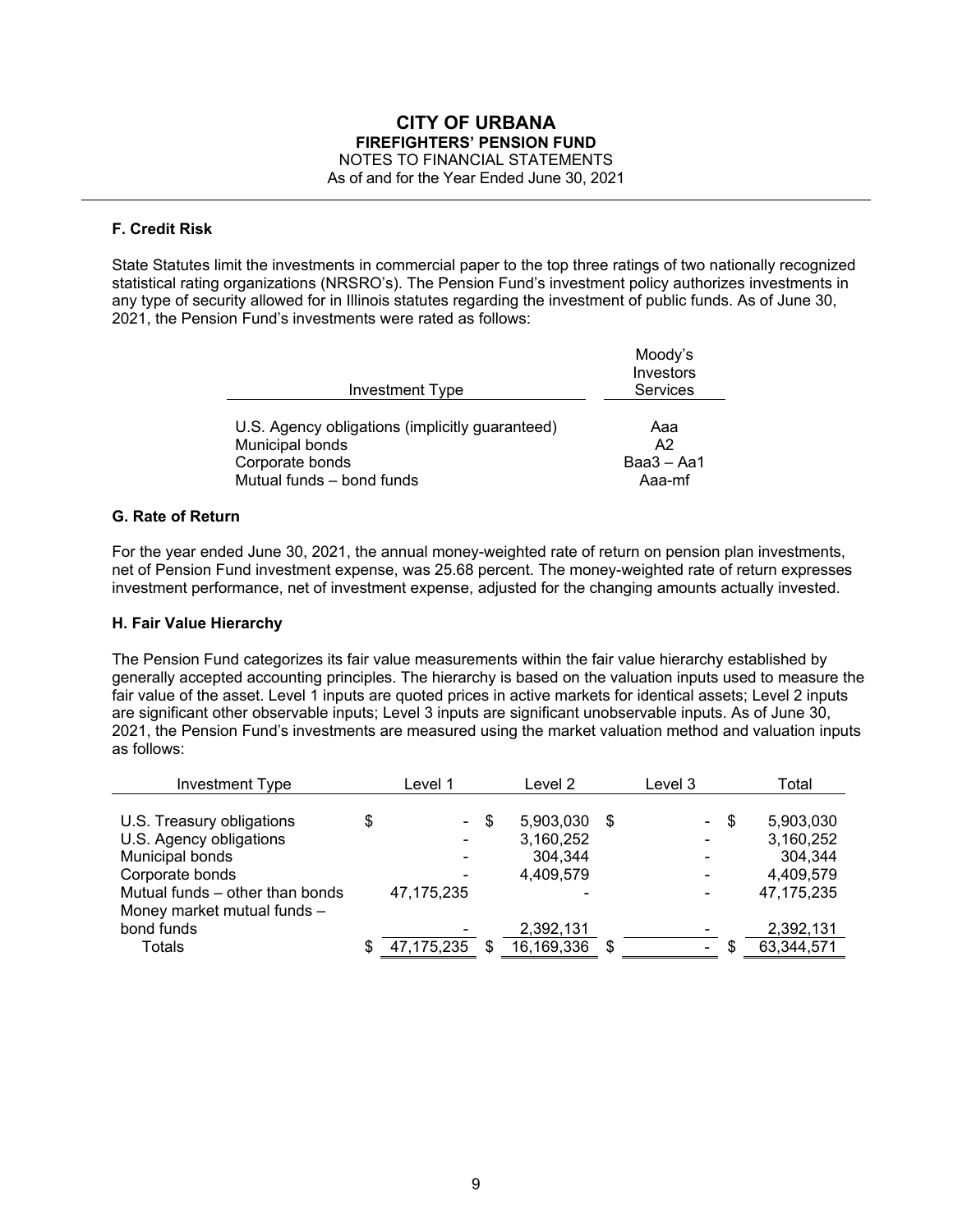## **CITY OF URBANA FIREFIGHTERS' PENSION FUND** NOTES TO FINANCIAL STATEMENTS

As of and for the Year Ended June 30, 2021

#### **4. PENSION LIABILITY OF THE CITY**

#### **A. Net Pension Liability**

The components of the net pension liability of the City as of June 30, 2021 were as follows:

| Total pension liability                                                       | 65,450,612 |
|-------------------------------------------------------------------------------|------------|
| Plan fiduciary net position                                                   | 65,283,240 |
| City's net pension liability                                                  | 167.372    |
| Plan fiduciary net position as a percentage<br>of the total pension liability | 99.7%      |

The schedule of changes in the City's net pension liability and related ratios, presented as required supplementary information following the notes to the financial statements, presents multi-year trend information related to the funded status of the Pension Fund.

#### **B. Actuarial Assumptions**

The total pension liability above was determined by an actuarial valuation performed as of June 30, 2021 using the following actuarial methods and assumptions.

| Actuarial valuation date   | June 30, 2020    |
|----------------------------|------------------|
| Actuarial cost method      | Entry-age normal |
| Actuarial assumptions:     |                  |
| Projected salary increases | $4.00 - 13.21%$  |
| Inflation                  | 2.25%            |
| Interest rate              | 7.00%            |
| Cost-of-living adjustments | 2.25%            |
| Asset valuation method     | Market value     |

Mortality rates were based on the Pub-210 Adjusted for Plan Status, Demographics and Illinois Public Pension Data, as appropriate.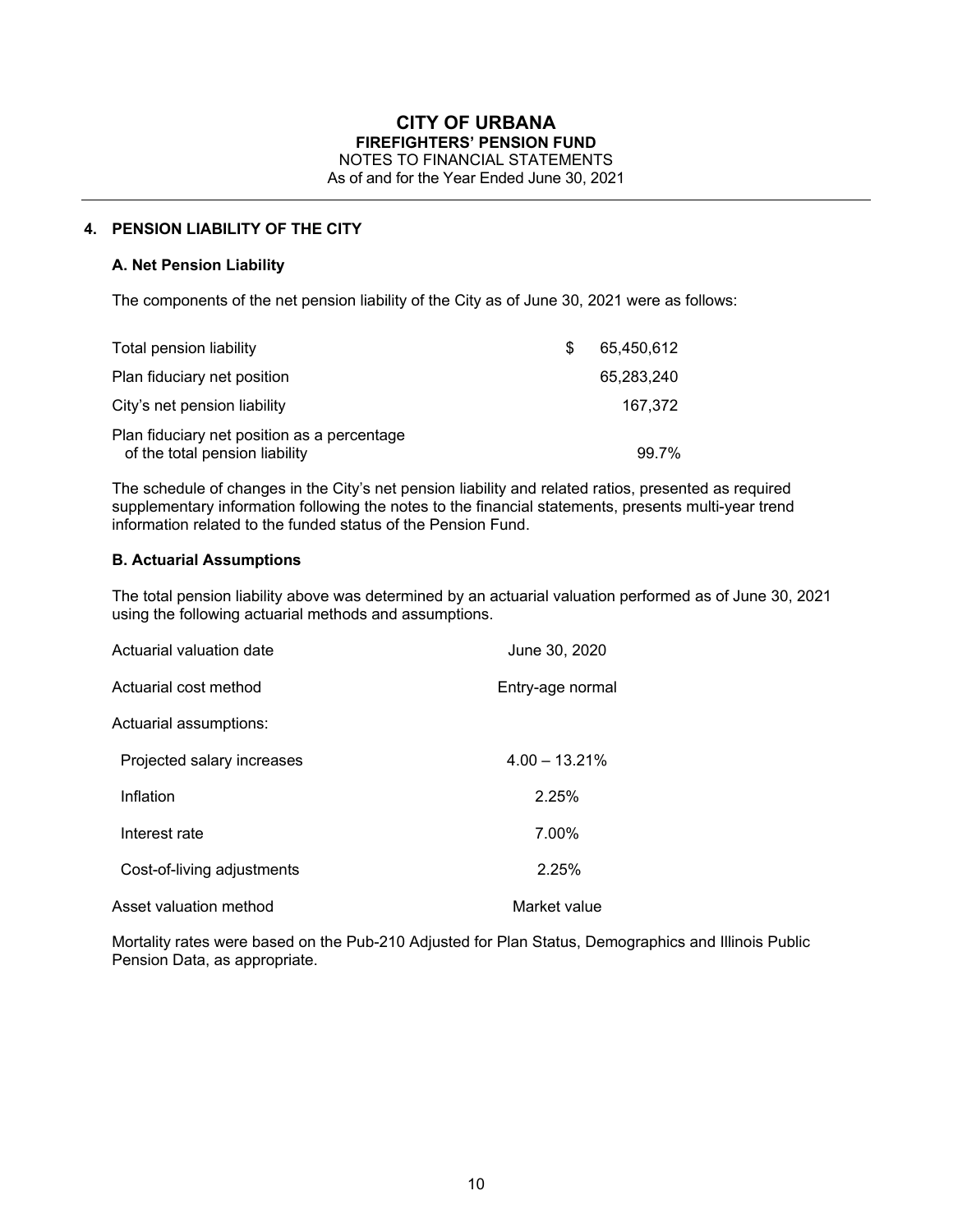#### **C. Discount Rate**

The discount rate used to measure the total pension liability for the Plan was 7.00 percent, the same as the prior valuation. The projection of cash flows used to determine the discount rate assumed that member contributions will be made at the current contribution rate and that City contributions will be made at rates equal to the difference between actuarially determined contribution rates and the member rate. Based on those assumptions, the Pension Fund's fiduciary net position was projected to be available to make all projected future benefit payments of current plan members. Therefore, the long-term expected rate of return on pension plan investments was applied to all periods of projected benefit payments to determine the total pension liability.

#### **D. Discount Rate Sensitivity**

The following is a sensitivity analysis of the net pension liability to changes in the discount rate. The table below presents the pension liability of the firefighters calculated using the discount rate of 7.00 percent as well as what the net pension liability would be if it were to be calculated using a discount rate that is 1 percentage point lower (6.00 percent) or 1 percentage point higher (8.00 percent) than the current rate:

|                                 | 1% Decrease | Current       | 1% Increase   |
|---------------------------------|-------------|---------------|---------------|
|                                 | (6.00%)     | Discount Rate | $(8.00\%)$    |
|                                 |             |               |               |
| Net pension liability / (asset) | \$9,366,135 | \$167.372     | (\$7,341,567) |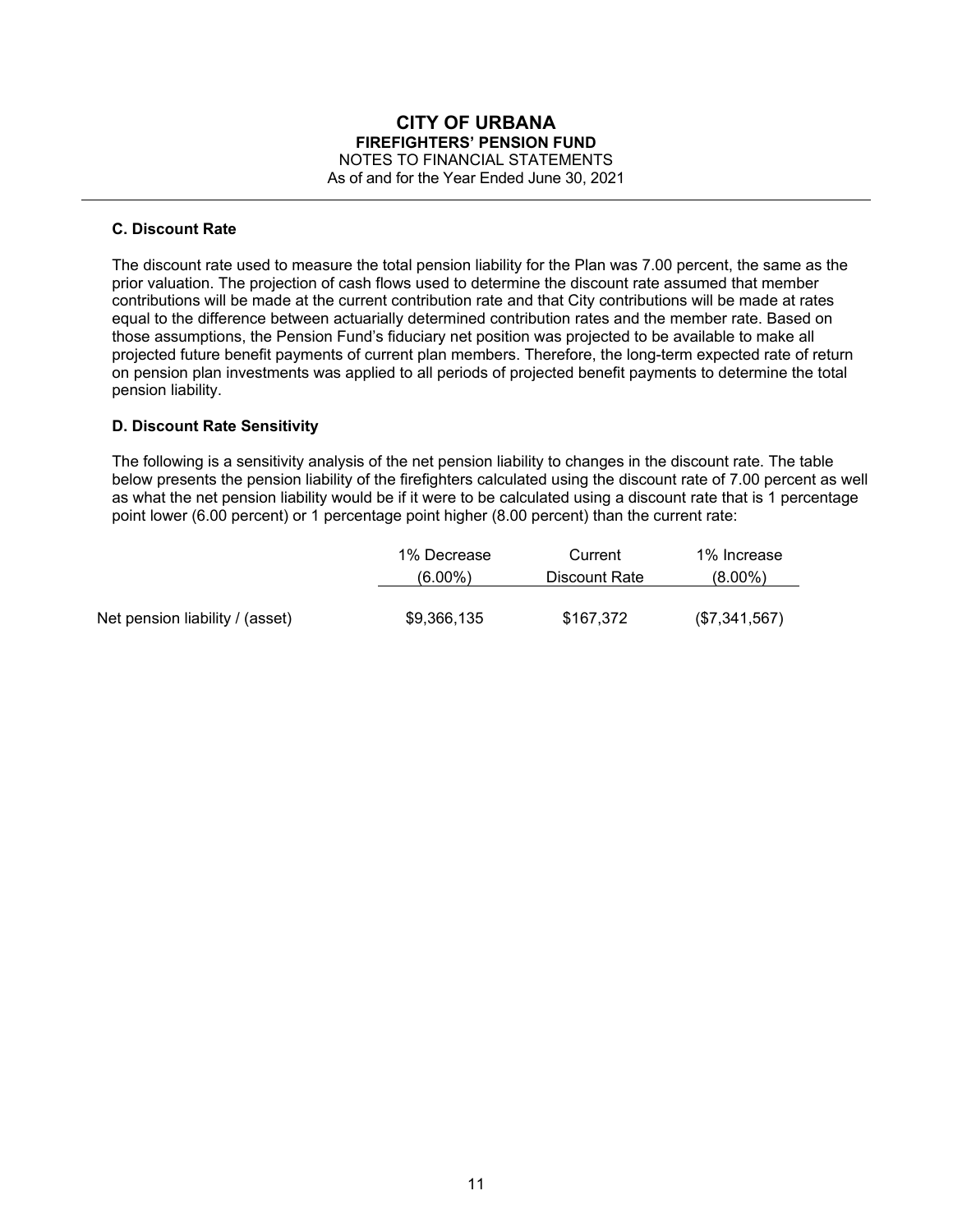#### SCHEDULE OF CHANGES IN THE CITY'S NET PENSION LIABILITY

AND RELATED RATIOS

Last Eight Fiscal Years

|                                                                        |      | 2014        |    | 2015        | 2016             |
|------------------------------------------------------------------------|------|-------------|----|-------------|------------------|
| <b>Total pension liability</b>                                         |      |             |    |             |                  |
| Service cost                                                           | \$   | 1,214,058   | \$ | 1,196,507   | \$<br>1,168,377  |
| Interest                                                               |      | 2,893,786   |    | 3,002,629   | 3,275,512        |
| Changes of benefit terms                                               |      |             |    |             |                  |
| Differences between expected and actual experience                     |      | (521,056)   |    | (17, 671)   | (686, 638)       |
| Changes of assumptions                                                 |      |             |    | 685,724     | 2,156,908        |
| Benefit payments, including refunds of member                          |      |             |    |             |                  |
| contributions                                                          |      | (1,991,181) |    | (2,072,600) | (2,201,873)      |
| Net change in total pension liability                                  |      | 1,595,607   |    | 2,794,589   | 3,712,286        |
| <b>Total pension liability - beginning</b>                             |      | 42,335,397  |    | 43,931,004  | 46,725,593       |
| Total pension liability - ending (a)                                   | \$   | 43,931,004  | \$ | 46,725,593  | \$<br>50,437,879 |
|                                                                        |      |             |    |             |                  |
| Plan fiduciary net position                                            |      |             |    |             |                  |
| <b>Employer contributions</b>                                          | \$   | 1,517,629   | S  | 1,236,008   | \$<br>1,038,747  |
| Employee contributions                                                 |      | 350,475     |    | 374,389     | 402,718          |
| Net investment income                                                  |      | 5,208,327   |    | 1,954,325   | 313,386          |
| Benefit payments, including refunds of member                          |      |             |    |             |                  |
| contributions                                                          |      | (1,991,181) |    | (2,072,600) | (2,201,873)      |
| Administration                                                         |      | (37, 219)   |    | (36,908)    | (43, 824)        |
| Net change in plan fiduciary net position                              |      | 5,048,031   |    | 1,455,214   | (490, 846)       |
| Plan fiduciary net position - beginning                                |      | 35,692,771  |    | 40,740,802  | 42,196,016       |
| Plan fiduciary net position - ending (b)                               | \$   | 40,740,802  | \$ | 42,196,016  | \$<br>41,705,170 |
|                                                                        |      |             |    |             |                  |
| Employer's net pension liability - ending (a) - (b)                    | - \$ | 3,190,202   | \$ | 4,529,577   | \$<br>8,732,709  |
|                                                                        |      |             |    |             |                  |
| Plan fiduciary net position as a percentage of                         |      |             |    |             |                  |
| the total pension liability                                            |      | 92.74%      |    | 90.31%      | 82.69%           |
| <b>Covered payroll</b>                                                 | \$   | 3,777,788   | \$ | 3,942,216   | \$<br>4,063,754  |
| Employer's net pension liability as a percentage<br>of covered payroll |      | 84.45%      |    | 114.90%     | 214.89%          |

**Notes to Schedule:**

The Plan implemented GASB Statement No .67 in fiscal year 2014. Information prior to fiscal year 2014 is not available.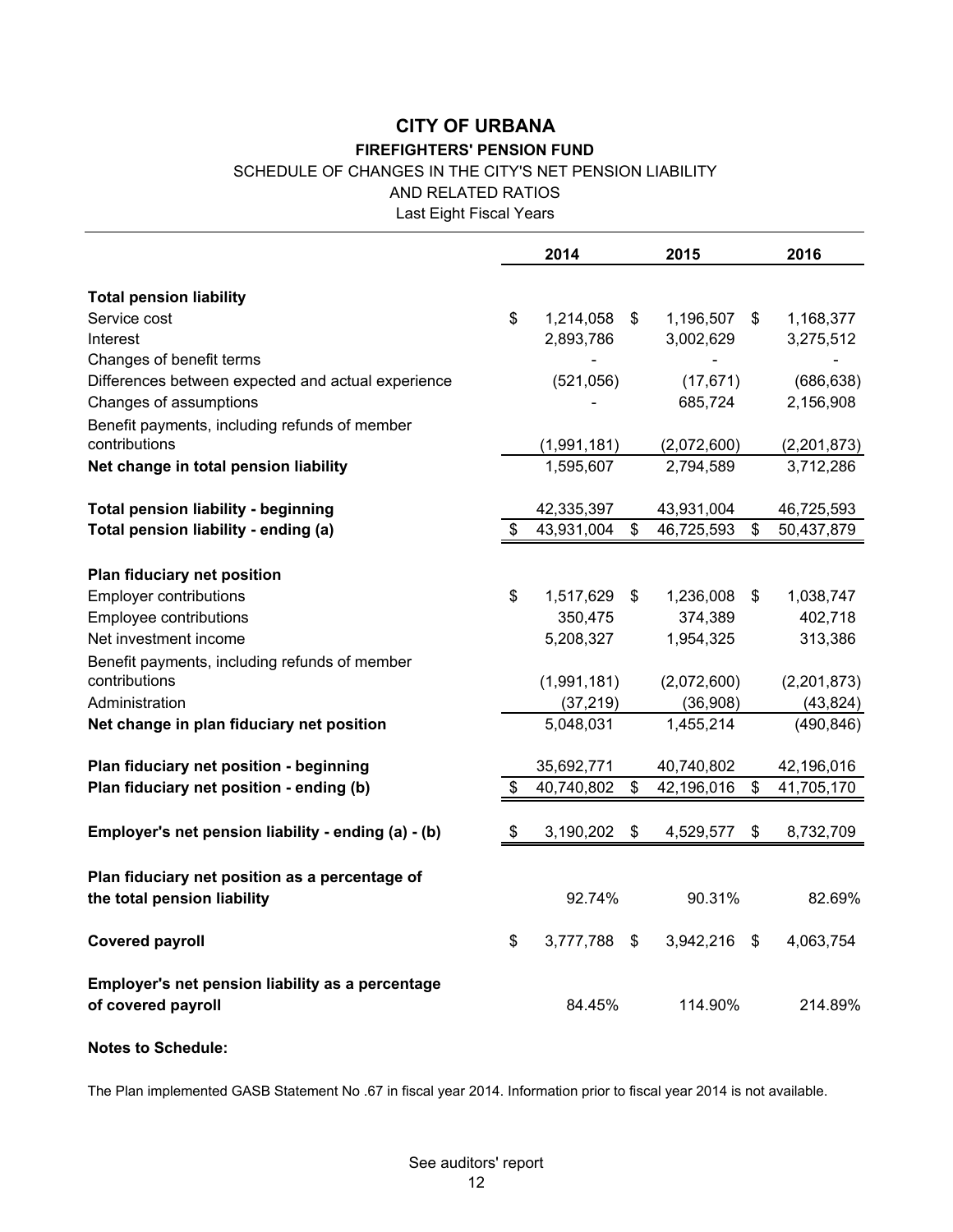| 2017             | 2018 |             |    | 2019        |    | 2020        |    | 2021        |  |
|------------------|------|-------------|----|-------------|----|-------------|----|-------------|--|
|                  |      |             |    |             |    |             |    |             |  |
| \$<br>1,041,804  | \$   | 1,114,730   | \$ | 1,130,620   | \$ | 1,265,843   | \$ | 1,250,815   |  |
| 3,451,343        |      | 3,776,268   |    | 3,940,224   |    | 4,065,019   |    | 4,298,257   |  |
|                  |      |             |    |             |    | 276,420     |    |             |  |
| 1,990,332        |      | 24,188      |    | (569, 017)  |    | (105, 091)  |    | (514, 339)  |  |
| 552,401          |      |             |    |             |    | 1,297,258   |    | (10, 270)   |  |
|                  |      |             |    |             |    |             |    |             |  |
| (2,265,954)      |      | (2,526,718) |    | (2,614,717) |    | (2,823,377) |    | (3,033,306) |  |
| 4,769,926        |      | 2,388,468   |    | 1,887,110   |    | 3,976,072   |    | 1,991,157   |  |
|                  |      |             |    |             |    |             |    |             |  |
| 50,437,879       |      | 55,207,805  |    | 57,596,273  |    | 59,483,383  |    | 63,459,455  |  |
| \$<br>55,207,805 | \$   | 57,596,273  | \$ | 59,483,383  | \$ | 63,459,455  | \$ | 65,450,612  |  |
|                  |      |             |    |             |    |             |    |             |  |
|                  |      |             |    |             |    |             |    |             |  |
| \$<br>972,622    | \$   | 966,759     | \$ | 759,718     | \$ | 1,199,463   | \$ | 1,596,536   |  |
| 402,966          |      | 400,438     |    | 420,573     |    | 433,663     |    | 432,589     |  |
| 5,327,069        |      | 4,060,887   |    | 2,896,940   |    | 2,159,668   |    | 14,948,105  |  |
|                  |      |             |    |             |    |             |    |             |  |
| (2,265,954)      |      | (2,526,718) |    | (2,614,717) |    | (2,823,377) |    | (3,033,306) |  |
| (36, 152)        |      | (16, 556)   |    | (29,067)    |    | (20, 866)   |    | (33, 213)   |  |
| 4,400,551        |      | 2,884,810   |    | 1,433,447   |    | 948,551     |    | 13,910,711  |  |
|                  |      |             |    |             |    |             |    |             |  |
| 41,705,170       |      | 46,105,721  |    | 48,990,531  |    | 50,423,978  |    | 51,372,529  |  |
| \$<br>46,105,721 | \$   | 48,990,531  | \$ | 50,423,978  | \$ | 51,372,529  | \$ | 65,283,240  |  |
|                  |      |             |    |             |    |             |    |             |  |
| \$<br>9,102,084  | \$   | 8,605,742   | \$ | 9,059,405   | \$ | 12,086,926  | \$ | 167,372     |  |
|                  |      |             |    |             |    |             |    |             |  |
|                  |      |             |    |             |    |             |    |             |  |
| 83.51%           |      | 85.06%      |    | 84.77%      |    | 80.95%      |    | 99.74%      |  |
|                  |      |             |    |             |    |             |    |             |  |
| \$<br>4,237,345  | \$   | 4,235,199   | \$ | 4,372,843   | \$ | 4,586,604   | \$ | 4,571,391   |  |
|                  |      |             |    |             |    |             |    |             |  |
|                  |      |             |    |             |    |             |    |             |  |
| 214.81%          |      | 203.20%     |    | 207.17%     |    | 263.53%     |    | 3.66%       |  |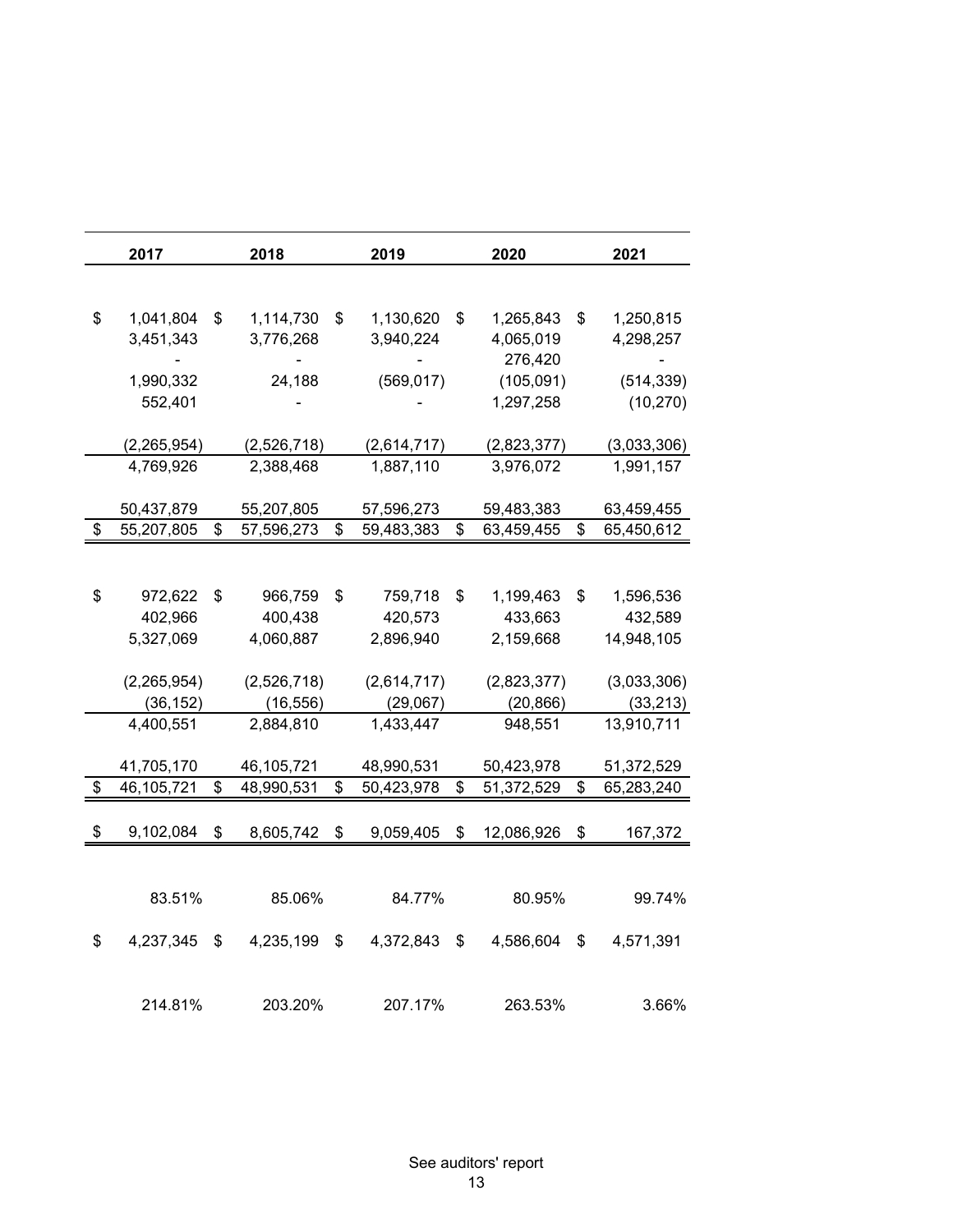### SCHEDULE OF EMPLOYER CONTRIBUTIONS

Last Ten Fiscal Years

|                                                                                                            |                                                        | 2012                         |    | 2013      |    | 2014       |        | 2015      |  |  |  |
|------------------------------------------------------------------------------------------------------------|--------------------------------------------------------|------------------------------|----|-----------|----|------------|--------|-----------|--|--|--|
| Actuarially determined contribution                                                                        | \$                                                     | 1,182,977                    | S. | 1,245,665 | \$ | 1,179,662  | -S     | 1,179,662 |  |  |  |
| Contributions in relation to the                                                                           |                                                        |                              |    |           |    |            |        |           |  |  |  |
| actuarially determined contribution                                                                        |                                                        | 1,403,306                    |    | 1,482,369 |    | 1,517,629  |        | 1,236,008 |  |  |  |
| Contribution deficiency (excess)                                                                           | \$                                                     | (220,329)                    | \$ | (236,704) | \$ | (337, 967) | \$     | (56,346)  |  |  |  |
| Covered payroll                                                                                            | \$                                                     | 2,645,435                    | \$ | 3,872,621 | \$ | 3,777,788  | \$     | 3,942,216 |  |  |  |
| Contributions as a percentage of                                                                           |                                                        |                              |    |           |    |            |        |           |  |  |  |
| covered payroll                                                                                            |                                                        | 53.05%                       |    | 38.28%    |    | 40.17%     | 31.35% |           |  |  |  |
| <b>Notes to Schedule:</b>                                                                                  |                                                        |                              |    |           |    |            |        |           |  |  |  |
| Methods and assumptions used to determine contribution rates:                                              |                                                        |                              |    |           |    |            |        |           |  |  |  |
| Actuarial cost method                                                                                      |                                                        | Entry age normal             |    |           |    |            |        |           |  |  |  |
| Amortization method                                                                                        | 2.50% increasing payments                              |                              |    |           |    |            |        |           |  |  |  |
| Remaining amortization period                                                                              |                                                        | 19 years                     |    |           |    |            |        |           |  |  |  |
| Asset valuation method                                                                                     |                                                        | 5-year smoothed market value |    |           |    |            |        |           |  |  |  |
| Inflation                                                                                                  |                                                        | 2.50%                        |    |           |    |            |        |           |  |  |  |
| Salary increases                                                                                           | 4.25% - 7.19%                                          |                              |    |           |    |            |        |           |  |  |  |
| Investment rate of return                                                                                  | 7.00%, including inflation, net of investment expenses |                              |    |           |    |            |        |           |  |  |  |
| Mortality<br>RP-2014 Adjusted for Plan Status, Collar, and Illinois Public<br>Pension Data, as appropriate |                                                        |                              |    |           |    |            |        |           |  |  |  |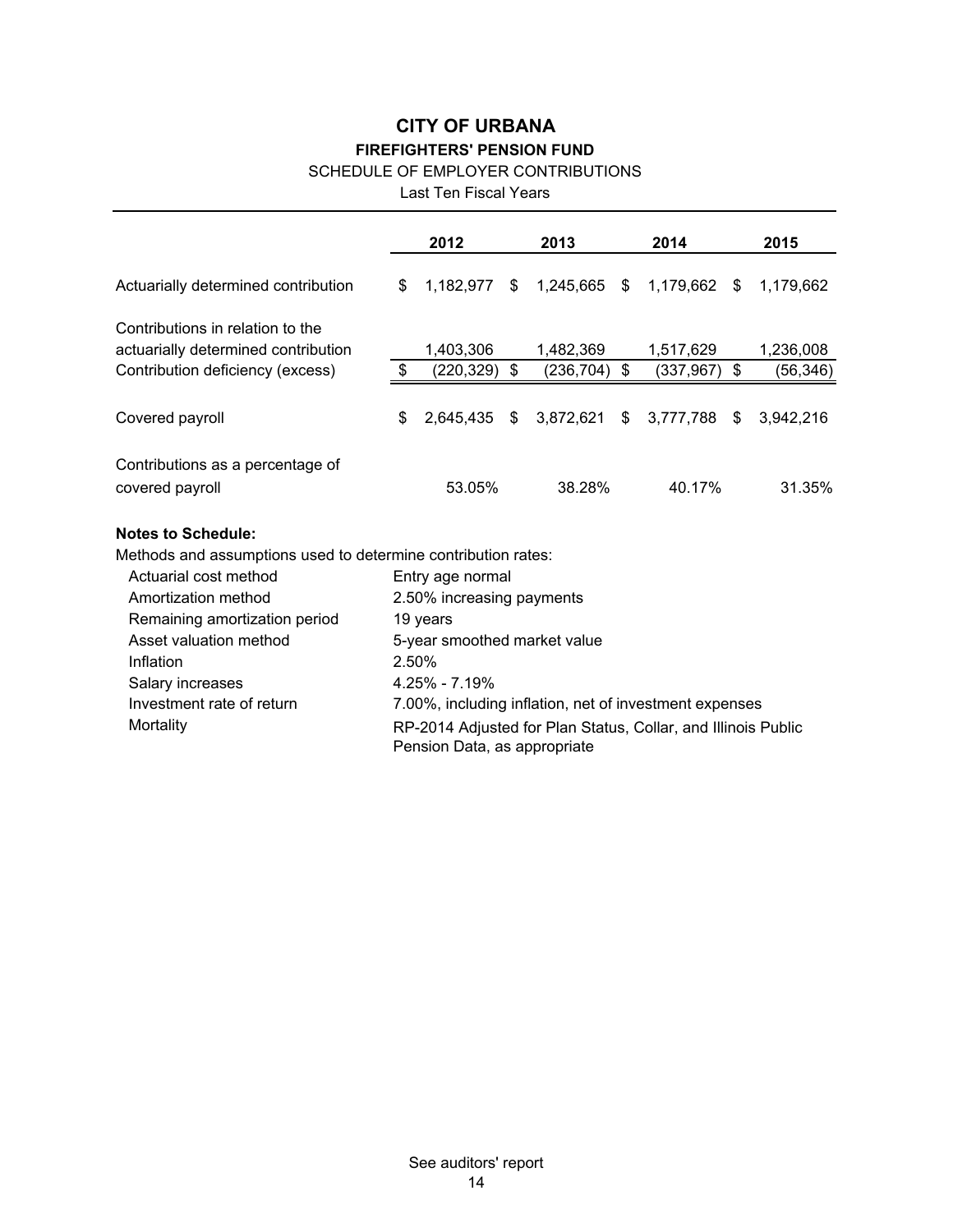| 2016                      | 2017                     | 2018                        | 2019                     | 2020                        | 2021                          |
|---------------------------|--------------------------|-----------------------------|--------------------------|-----------------------------|-------------------------------|
| \$<br>1,117,736           | \$<br>1,082,119          | \$<br>764,329               | \$<br>864,245            | \$<br>1,133,000             | \$<br>1,261,000               |
| \$<br>1,038,747<br>78,989 | \$<br>972,622<br>109,497 | \$<br>966,759<br>(202, 430) | \$<br>759,718<br>104,527 | \$<br>1,199,463<br>(66,463) | \$<br>1,596,536<br>(335, 536) |
| \$<br>4.063.754           | \$<br>4,237,345          | \$<br>4,235,199             | \$<br>4,372,843          | \$<br>4,586,604             | \$<br>4,571,391               |
| 25.56%                    | 22.95%                   | 22.83%                      | 17.37%                   | 26.15%                      | 34.92%                        |